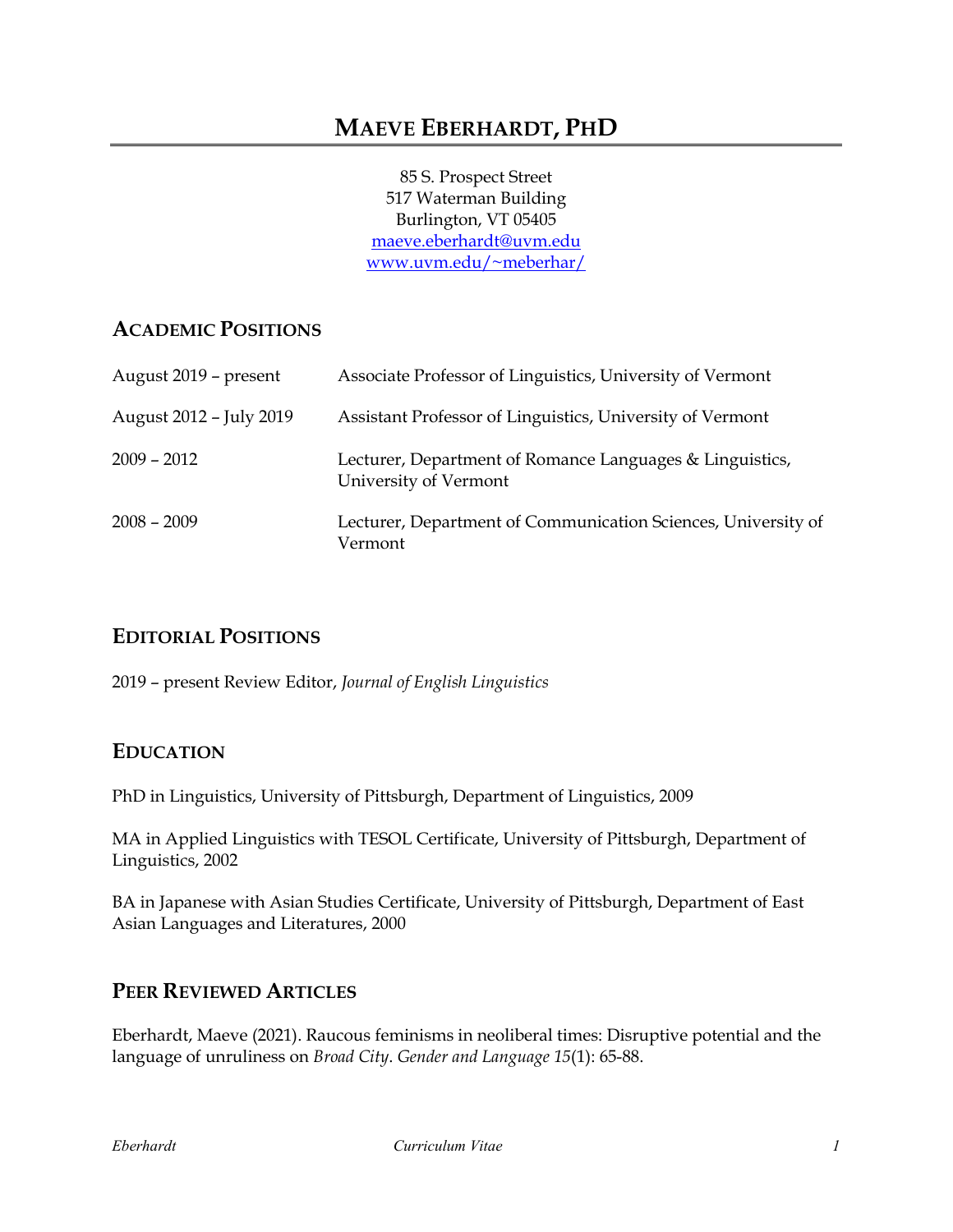**Eberhardt, Maeve** & Anthony DiMario\* (2020). Colorblind along the Color line: Racialized fractals, recursive oppositions, and control of meaning in developmental spaces. *Linguistics and Education 57*.

**Eberhardt, Maeve** & Madeline Vdoviak-Markow\* (2020). "I ain't sorry": African American English as a strategic resource in Beyoncé's performative persona. *Language & Communication 72*: 68-78.

Eberhardt, Maeve (2018). Stylistic variation in  $/r/$ : Shifting interactional roles on a bridal reality television show. *Sociolinguistic Studies 12*(2-4): 345-366.

Casey, Christina Schoux & **Maeve Eberhardt** (2018). "She don't need no help": Deconsolidating gender, sex, and sexuality in New Orleans bounce music. *Gender and Language, 12*(3): 318-345.

Eberhardt, Maeve (2017). Gendered representations through speech: The case of the *Harry Potter* series. *Language and Literature, 26(*3): 227-246*.*

Eberhardt, Maeve (2016). Subjects and objects: Linguistic performances of sexuality in the lyrics of Black female hip-hop artists. *Gender & Language, 10(*1): 21-47.

**Eberhardt, Maeve** & Kara Freeman\* (2015). "First things first I'm the realest": Linguistic appropriation, white privilege, and the hip hop persona of Iggy Azalea. *Journal of Sociolinguistics, 19(*3): 303-327.

**Eberhardt, Maeve** & Corinne Downs\* (2015). "(r) you saying yes to the dress?" Rhoticity on a bridal reality television show. *Journal of English Linguistics, 42(*2): 118-142.

Eberhardt, Maeve (2012). Enregisterment of Pittsburghese and the local African American community. *Language & Communication, 32*(4): 358-371.

Eberhardt, Maeve (2009). The sociolinguistics of ethnicity in Pittsburgh. *Language and Linguistics Compass, 3:* 1-12*.*

Eberhardt, Maeve (2008). The low-back merger in the Steel City: African American English and Pittsburgh speech. *American Speech, 83(*3): 284-311.

\*student co-author

### **BOOKS**

Carlock, Janine, **Maeve Eberhardt**, Jamie Horst, & Lionel Menasche (2018). *An ESL Writer's Handbook, 2nd edition*. University of Michigan Press.

Carlock, Janine, **Maeve Eberhardt**, Jamie Horst, & Lionel Menasche (2018). *Workbook for the ESL Writer's Handbook, 2nd edition*. University of Michigan Press.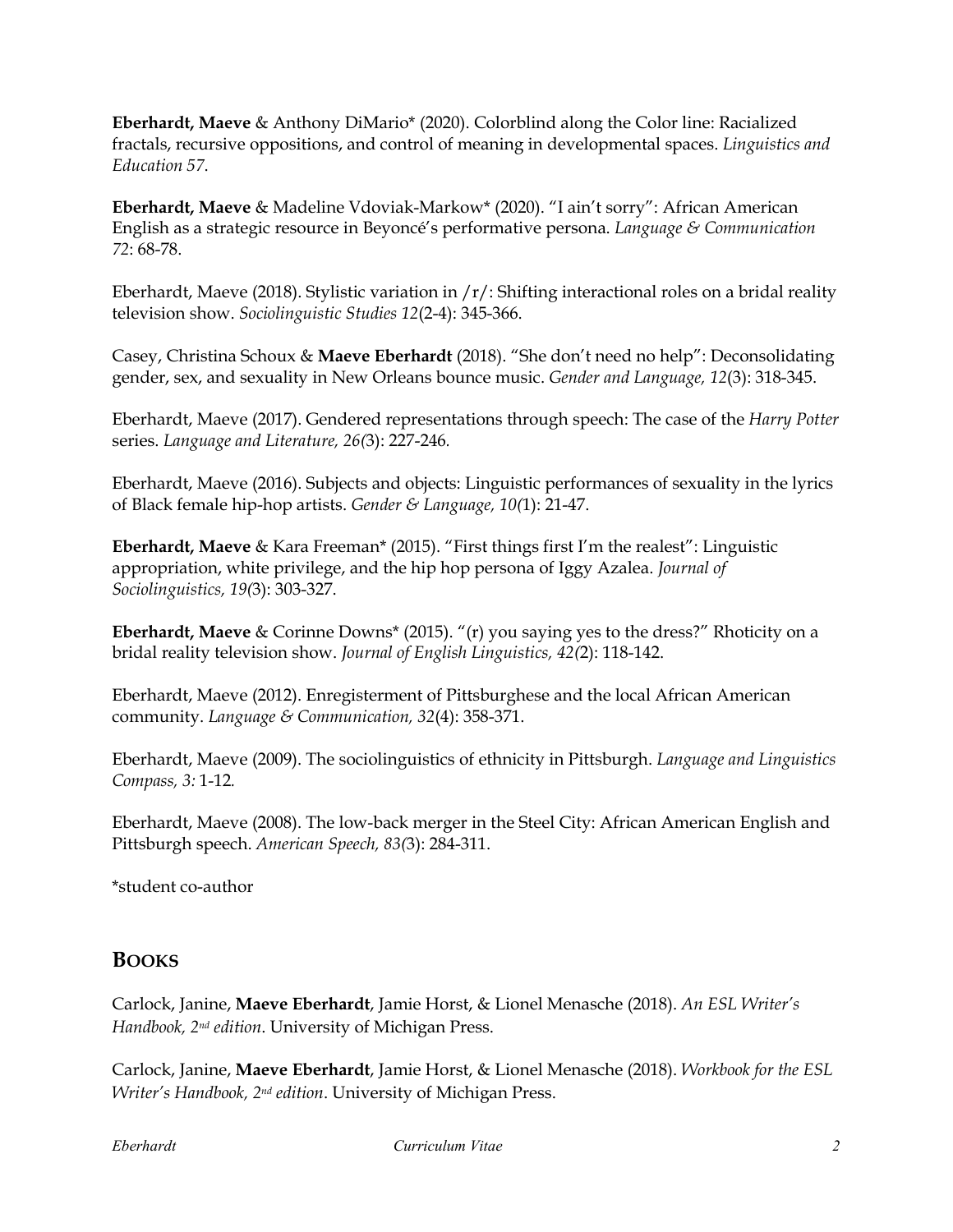Carlock, Janine, **Maeve Eberhardt**, Jamie Horst & Peter Kolenich. (2017) *The International Student's Guide to Writing a Research Paper*. University of Michigan Press.

Johnstone, Barbara, Daniel Baumgardt, **Maeve Eberhardt**, & Scott Kiesling. (2015). *Pittsburgh Speech and Pittsburghese*. DeGruyter *Dialects of English Series*.

## **BOOK CHAPTERS**

Eberhardt, Maeve (2010). African American and white vowel systems in Pittsburgh. In Malcah Yaeger-Dror & Erik Thomas (Eds), *AAE speakers and their participation in local sound changes: A comparative study*. Publication of American Dialect Society #94. Durham, NC: Duke University Press, 129-157.

## **WORKING PAPERS**

**Eberhardt, Maeve** & Corinne Downs<sup>\*</sup> (2013). A department store study for the 21<sup>st</sup> century: /r/ vocalization on Say Yes to the Dress. *University of Pennsylvania Working Papers in Linguistics: Selected Papers from NWAV 41*, 19.2., Article 7. Accessible at [http://repository.upenn.edu/pwpl/vol19/iss2/.](http://repository.upenn.edu/pwpl/vol19/iss2/)

Gooden, Shelome & **Maeve Eberhardt** (2007). Local identity and ethnicity in Pittsburgh AAVE. *University of Pennsylvania Working Papers in Linguistics: Selected Papers from NWAV 35, 13.2*., Article 7. Available at: [http://repository.upenn.edu/pwpl/vol13/iss2/7.](http://repository.upenn.edu/pwpl/vol13/iss2/7)

### **BOOK REVIEWS**

Eberhardt, Maeve (2014). Review of Gerard Van Herk, *What is Sociolinguistics? Language in Society*, *43*, 1, 116-119.

Kiesling, Scott, Brian Brubaker, **Maeve Eberhardt**, Verónica Lifreri, & Christina Schoux (2009). Review of Jack Sidnell, *Talk and Practical Epistemology: The Social Life of Knowledge in a Caribbean Community. Language in Society*, *38*, 3, 372-375.

Eberhardt, Maeve (2008). Locating social meaning in talk: A comprehensive approach to style. Review of Nikolas Coupland, *Style: Language Variation and Identity*, *American Speech, 83*, 2, p. 206-213.

Eberhardt, Maeve (2008). Review of Leila Monaghan and Jane Goodman. *A Cultural Approach to Interpersonal Communication. Language in Society*, *37*, 4, 619-622.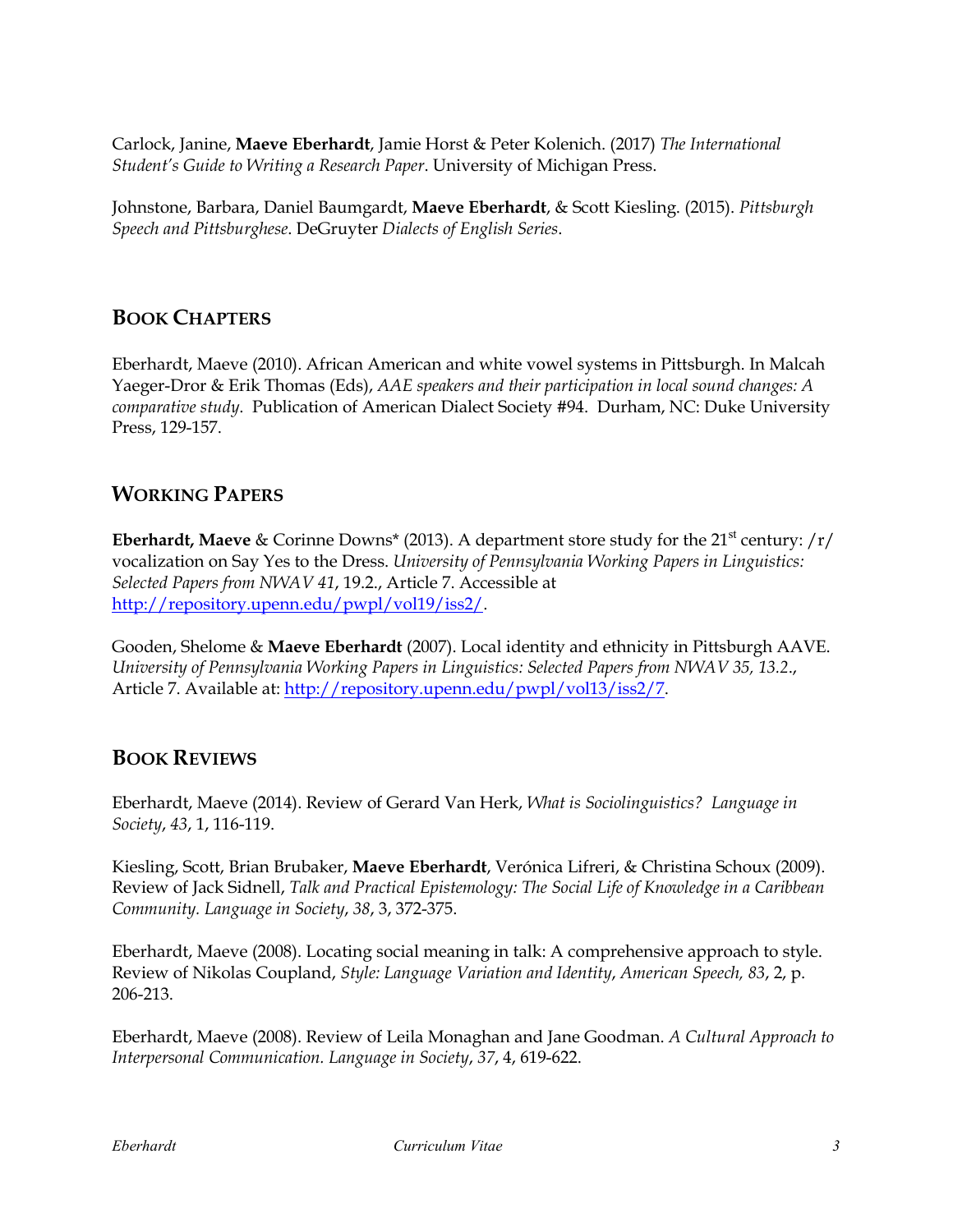## **GRANTS AND AWARDS**

2014-2016. College of Arts and Sciences Faculty Research Support Award: *"Becoming Black" in the Whitest State: Language, Identity, and Education Among Second-Generation African Immigrants in Vermont.*

2008-2009. National Science Foundation, Behavioral and Cognitive Sciences, Award #0745455: "*Doctoral Dissertation Improvement Grant: An Acoustic Analysis of Regional African American English"*

2007-2008. Andrew Mellon Predoctoral Fellowship, University of Pittsburgh

## **TEACHING EXPERIENCE**

#### **COURSES TAUGHT**

University of Vermont:

*Linguistic Diversity in the US; African American English; Language & Gender; Language in the Media; Sociolinguistics; Introduction to Linguistics; Language & Ethnicity; Phonology & Morphology Pursuit of Knowledge* (Honors College Seminar) *English for USSP* (US-Sino Pathways Program)

University of Pittsburgh: *Cross Cultural Communication; Aspects of Language; Linguistic Structures of English* (Graduate/Undergraduate)

English Language Institute, University of Pittsburgh: *Writing, Reading, Grammar, Listening, Speaking* (at Low-Intermediate, High-Intermediate and Advanced levels) *Advanced ESL Writing* (for matriculated graduate students) *TOEFL Preparation*

### **SUPERVISION OF STUDENT RESEARCH**

Undergraduate Honors Thesis Advisor:

Christopher Nagorniak, Spring 2022 (expected) Roxane Robin, Linguistics, Spring 2021 Kate Bellino, Linguistics, Spring 2020 Eliza Novick, Sociology, Spring 2014

Undergraduate Honors Thesis Committee Member: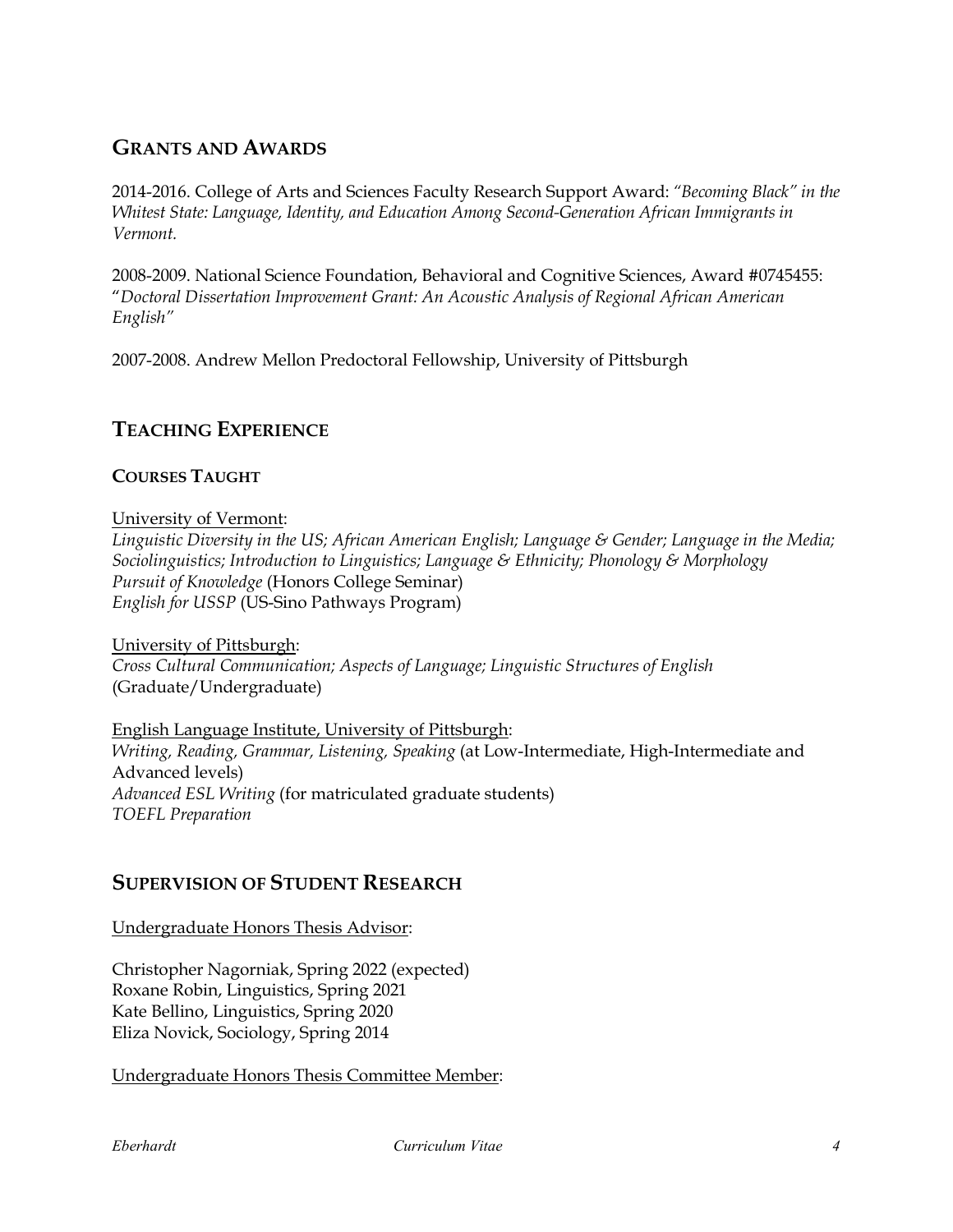Hayley Barriere, Global Studies, Spring 2019 Seth Warhol-Streeter, Linguistics, Spring 2018 Claudia Garber, Linguistics, Spring 2018 Jacob Yopak, Linguistics & Sociology, Spring 2018 Sarah Bellavance, Linguistics, Spring 2017 Anthony DiMario, Sociology & Linguistics, Spring 2017 Emy Takinami, Gender, Sexuality & Women's Studies, Spring 2016 Yael Rhodes, Anthropology, Spring 2014 Alison Sever, Linguistics, Spring 2013 Ashleigh DiLaurenzio, Communication Sciences & Disorders, Spring 2013 Bria Yazic, Linguistics, Fall 2012 Robyn Suarez, Linguistics, Spring 2012 Emily O'Shea, Independently Designed Major, Spring 2011 Madeline Shellgren, Independently Designed Major, Spring 2010

Dissertation Committee Member:

Bill Clark, Education, Spring 2018

Independent Studies directed:

Zoe Anzsperger, Linguistics Spring 2018 Sara McGee, Fall 2015 Joe Friedman, Spring 2014 Katrina Kiritharan, Fall 2013 - Spring 2014

Honors Enrichment:

Madison Kelly, LING 178: Sociolinguistics, Fall 2019 Padraic Curran, LING 178: Sociolinguistics, Fall 2019 Roxane Robin, LING 196: Language & Gender, Spring 2019 Claudia Garber, LING 178: Sociolinguistics, Fall 2016 Zoe Anzsperger, LING 178: Sociolinguistics, Fall 2016 Sarah Bellavance, LING 178: Sociolinguistics, Fall 2015

### **INVITED PRESENTATIONS**

2017. White privilege, sonic Blackness, and linguistic appropriation in the music of  $\frac{1}{2}$ Australia Iggy Azalea. *Middlebury College*, Linguistics Program. (November).

2013. "Ain't no *yinz* up here": Intersections of race and place and the enregisterment of Pittsburghese in the local African American community. *Concordia University*, Department of Classics, Modern Languages, and Linguistics. (November).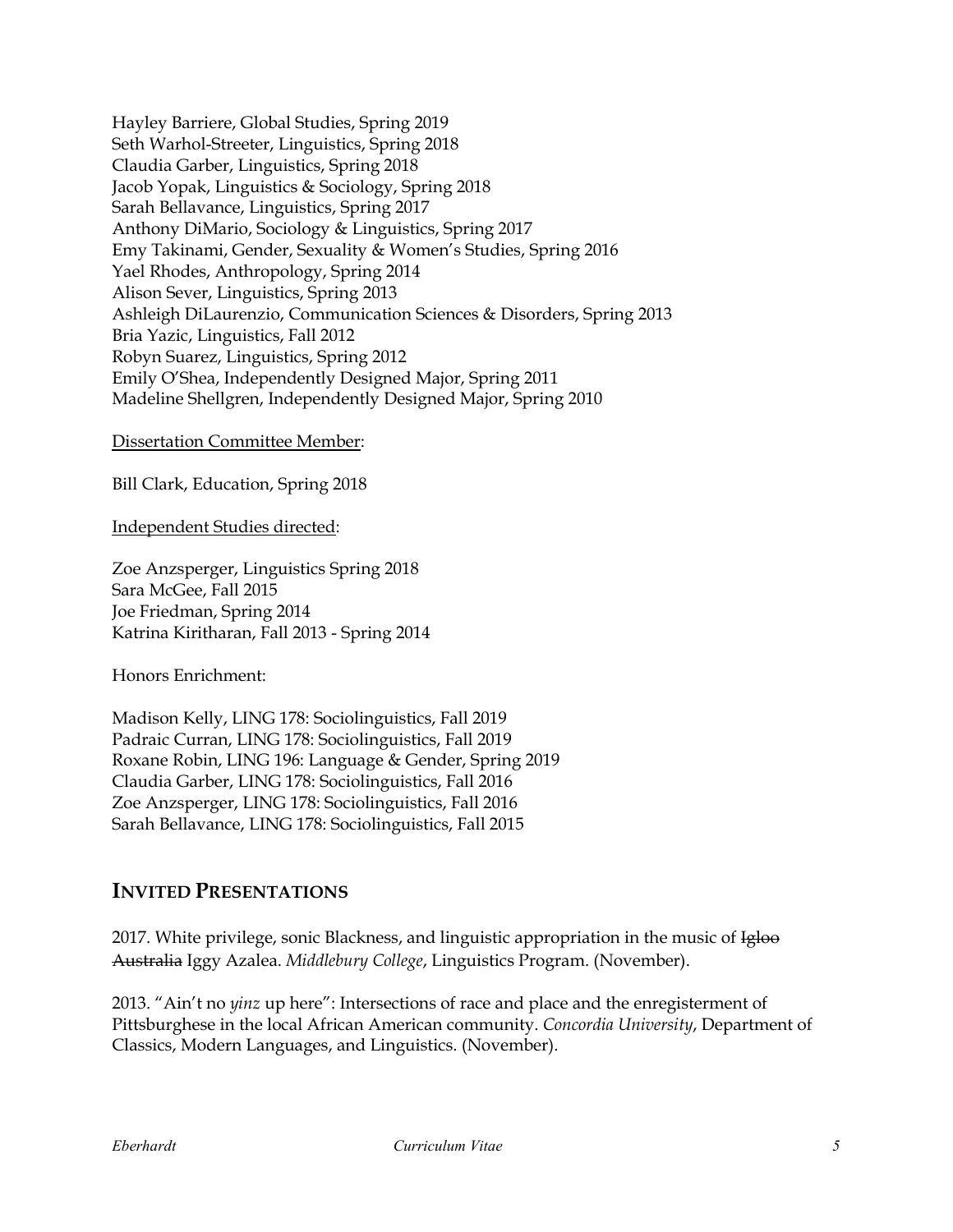2013. Social meaning in linguistic variation: The case of /r/ in New York City. *Universidad Nacional de Cuyo, Facultad de Filosofía y Letras*, Mendoza, Argentina (June).

## **UNIVERSITY PRESENTATIONS**

2019. *Teaching international students: Communicating in the classroom and beyond*. College of Arts and Sciences Faculty Training Workshop, UVM (December).

2018. *The impact of language*. Presentation to the College of Nursing and Health Sciences, Committee on Inclusive Excellence, UVM (November).

2015. *Navigating our evolving language when engaging topics of diversity*. Workshop on Maximizing Multicultural Learning in the Classroom: Diversity, Pedagogy, and Curriculum. UVM (November).

2015. *Real Talk About the N-word and other Oppressive Language*. Panel at Keynote Address, Blackboard Jungle 8 (March).

2014. *Ways of Talking, Ways of Being: Language and Identity in the Classroom and Beyond*. Panel at Blackboard Jungle 7 (March).

2013. *Taking up Space: The Politics and Perceptions of Dress in the Workplace*. Panel at Women's Summit (November).

2013. *Teaching the Zimmerman Trial: Strategies for the Classroom* Panel (September).

### **CONFERENCE PRESENTATIONS**

**Eberhardt, Maeve** & Christina Schoux Casey (2019). Resilience thinking. *Southeastern Conference on Linguistics*, Boca Raton, FL (June).

**Eberhardt, Maeve** & Christina Schoux Casey (2019). "No peoples want pity over compassion": Towards racial justice in media representations of Blackness. Georgetown Roundtable on Linguistics, Washington DC (March).

**Eberhardt, Maeve** & Madeline Vdoviak-Markow\* (2018). "I ain't sorry": African American English as a stylistic resource in the strategic development of Beyoncé's performative persona. *Southeastern Conference on Linguistics*, Blacksburg, VA (April).

Schoux-Casey, Christina & **Maeve Eberhardt** (2018). An edgy aftertaste of danger: Media representations of New Orleans a decade after Katrina. *Southeastern Conference on Linguistics*, Blacksburg, VA (April).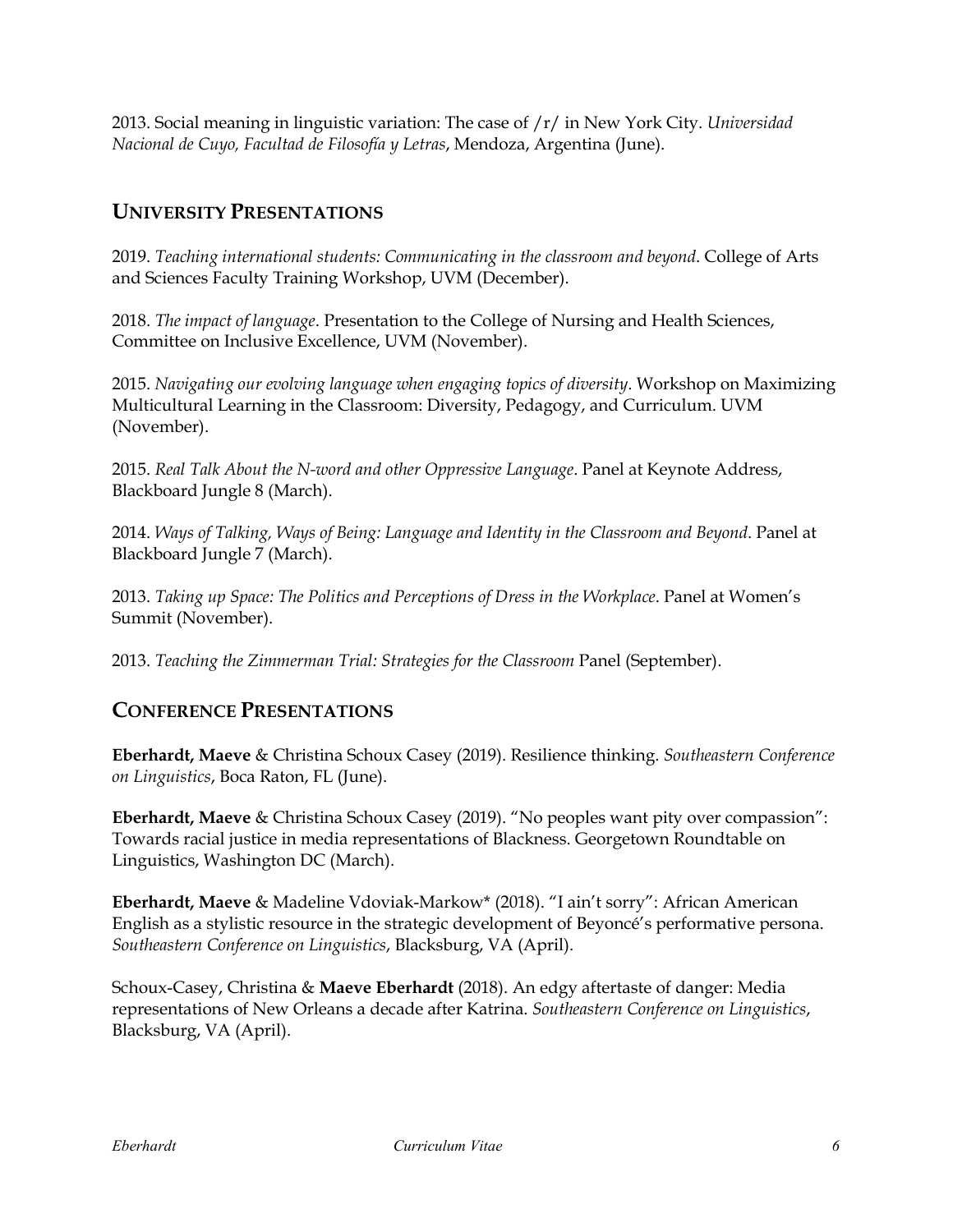Schoux-Casey, Christina & **Maeve Eberhardt** (2016). "She don't need no help": Transgressive constructions of agency, solidarity and sexuality in New Orleans bounce music. *Sociolinguistics Symposium 21*, Murcia Spain (June).

**Eberhardt, Maeve** & Guillermo Rodríguez (2016). Of witches and wizards: A corpus study of gendered representations in the Harry Potter series. *Sociolinguistics Symposium 21*, Murcia Spain (June).

Eberhardt, Maeve (2013). Discourses of the body: Linguistic productions of sexuality in the lyrics of African American female hip hop artists. *New Ways in Analyzing Variation 42*, Pittsburgh PA (October).

Eberhardt, Maeve (2013). Stancetaking and post-vocalic /r/ on "Say Yes to the Dress". *American Dialect Society*, Boston, MA (January).

Eberhardt, Maeve (2012). A department store study for the  $21^{st}$  century: Post-vocalic  $/r/$  on TLC's *Say Yes to the Dress*. Poster at *New Ways in Analyzing Variation 41*, Bloomington IN (October).

Kiesling, Scott & **Maeve Eberhardt** (2010). Stance, the ethnography of sociolinguistic variation, and the hexis of class. Circulated Stances and the Role of Ethnography Panel, *American Anthropological Association Annual Meeting*, New Orleans, LA (November).

Eberhardt, Maeve (2009). Enregisterment of Pittsburghese and the local African American community. The Ends of Enregisterment: Shifting Indexes of Identity and Place Panel, *American Anthropological Association Annual Meeting*, Philadelphia PA (December).

Eberhardt, Maeve (2009). Back vowel fronting in Pittsburgh AAE. *New Ways in Analyzing Variation 38*, Ottawa, Canada (October).

Eberhardt, Maeve (2009). Monophthongal /aw/ in Pittsburgh: On the social meanings of "Pittsburghese" in the local African American community. *American Dialect Society*, San Francisco CA (January).

**Eberhardt, Maeve** & Scott Kiesling (2008). Tracking stance and linguistic variation in interaction. *American Anthropological Association Annual Meeting*, Doing and Being: Stance and Identity in Interaction Panel, San Francisco CA (November)

Kiesling, Scott & **Maeve Eberhardt** (2008). Tracking stance and linguistic variation in interaction. Second author with Scott Kiesling, *Department of Linguistics Colloquium Series*, University of Pittsburgh, Pittsburgh PA (November)

Eberhardt, Maeve (2008). Who Goes '*Dahntahn'*?: Monophthongal /aw/ in Pittsburgh AAE. Poster at *New Ways in Analyzing Variation* 37, Houston TX (November)

Eberhardt, Maeve (2008). Ethnolinguistic alignment and division: African American English in Pittsburgh. *International Conference on Language and Social Psychology*, Tucson AZ (July)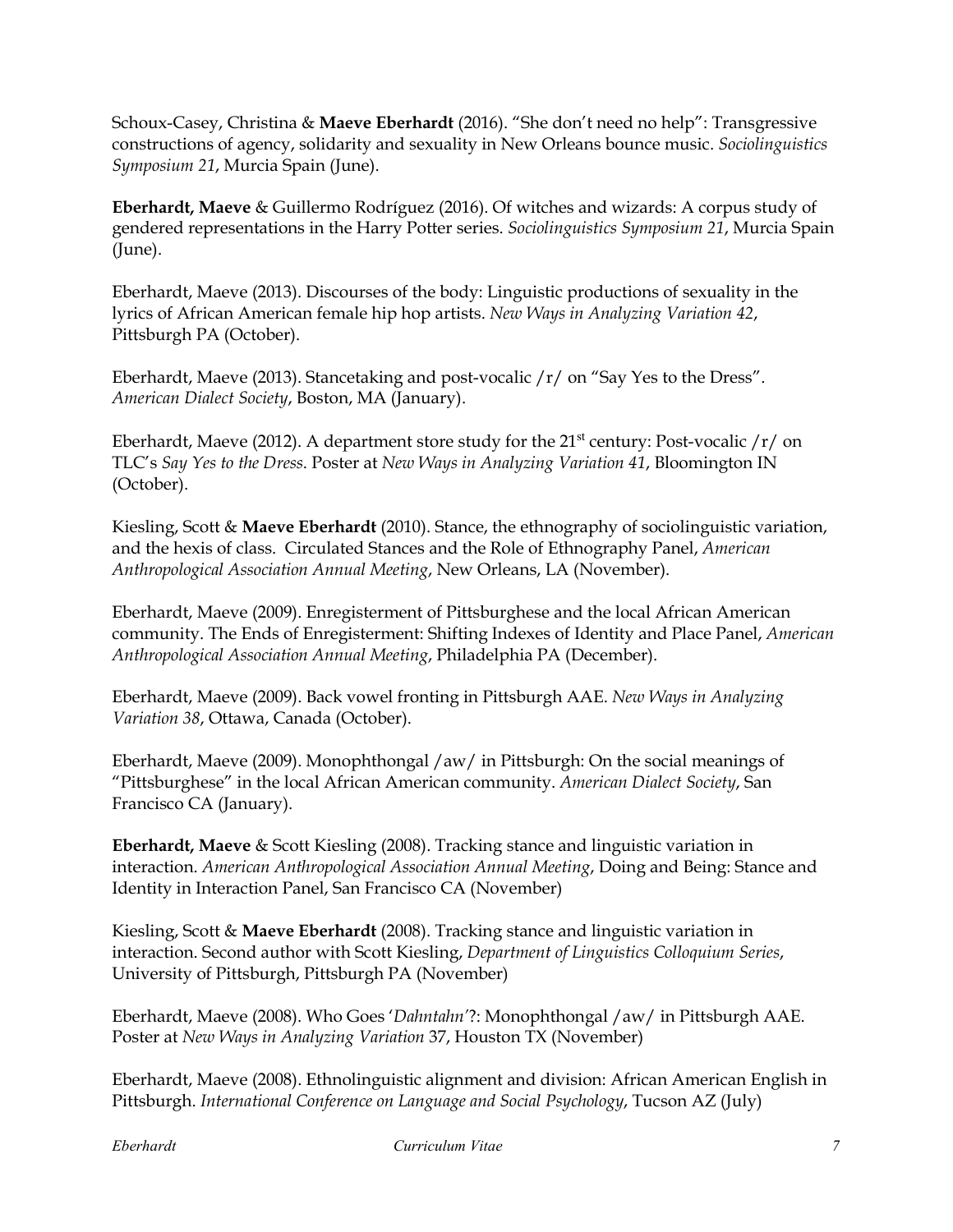Kiesling, Scott & **Maeve Eberhardt** (2008). Stance and the "baptismal essentializations" of indexicality. *Sociolinguistics Symposium* 17, Indexicality in Interaction Panel, Amsterdam (April)

**Eberhardt, Maeve** & Shelome Gooden (2008). Still different in the [stɪl] City? African American and White Vernaculars in Pittsburgh. *Linguistic Society of America Annual Meeting*, Urban Vowel Phonology and African American Ethnicity Symposium, Chicago IL (January)

Eberhardt, Maeve (2007). The low-back merger in Pittsburgh AAE. *Midwest Modern Language Association*, Cleveland OH (November)

Eberhardt, Maeve (2007). The Low-back merger in the Steel City: African American speech in Pittsburgh. *New Ways in Analyzing Variation* 36, Philadelphia PA (October)

Eberhardt, Maeve (2007). Women's stance-taking in interaction. *School of Arts and Sciences Grad Expo*, University of Pittsburgh, Pittsburgh PA (March)

Gooden, Shelome & **Maeve Eberhardt** (2007). AAVE in Pittsburgh: Ethnicity, local identity and local speech. *American Dialect Society*, Anaheim CA (January)

Eberhardt, Maeve (2006). Leadership and style shifting: Two women's use of (ING). *Department of Linguistics Colloquium Series*, University of Pittsburgh, Pittsburgh PA (December)

Eberhardt, Maeve (2006). Leadership and style shifting: Leadership and style shifting: Two women's use of (ING). *New Ways in Analyzing Variation* 35, Columbus OH (November)

Gooden, Shelome & **Maeve Eberhardt** (2006). Local identity and ethnicity in Pittsburgh AAVE. *New Ways of Analyzing Variation* 35, Columbus OH (November)

Eberhardt, Maeve (2006). The effects of race on speech perception. *Department of Linguistics Colloquium Series*, University of Pittsburgh, January 2006.

Eberhardt, Maeve (2005). The effects of race on speech perception. *Mid-Continental Workshop on Phonology*, Ann Arbor MI (November)

Eberhardt, Maeve (2005). The use of AAVE in the construction of White masculine identities. Poster at *Georgetown Linguistics Society Language and Identity Tapestry*, Washington DC (February)

Eberhardt, Maeve (2004). What does it buy them?: White males' use of AAVE. *New Ways in Analyzing Variation* 33, Ann Arbor MI (October)

Eberhardt, Maeve (2004). Conflicting ideologies: African American attitudes towards AAVE. *International Linguistics Association*, New York NY (March)

Wilson, Lois & **Maeve Eberhardt** (2002). ELI writing sample development. *Three Rivers TESOL Conference*, Pittsburgh PA (October)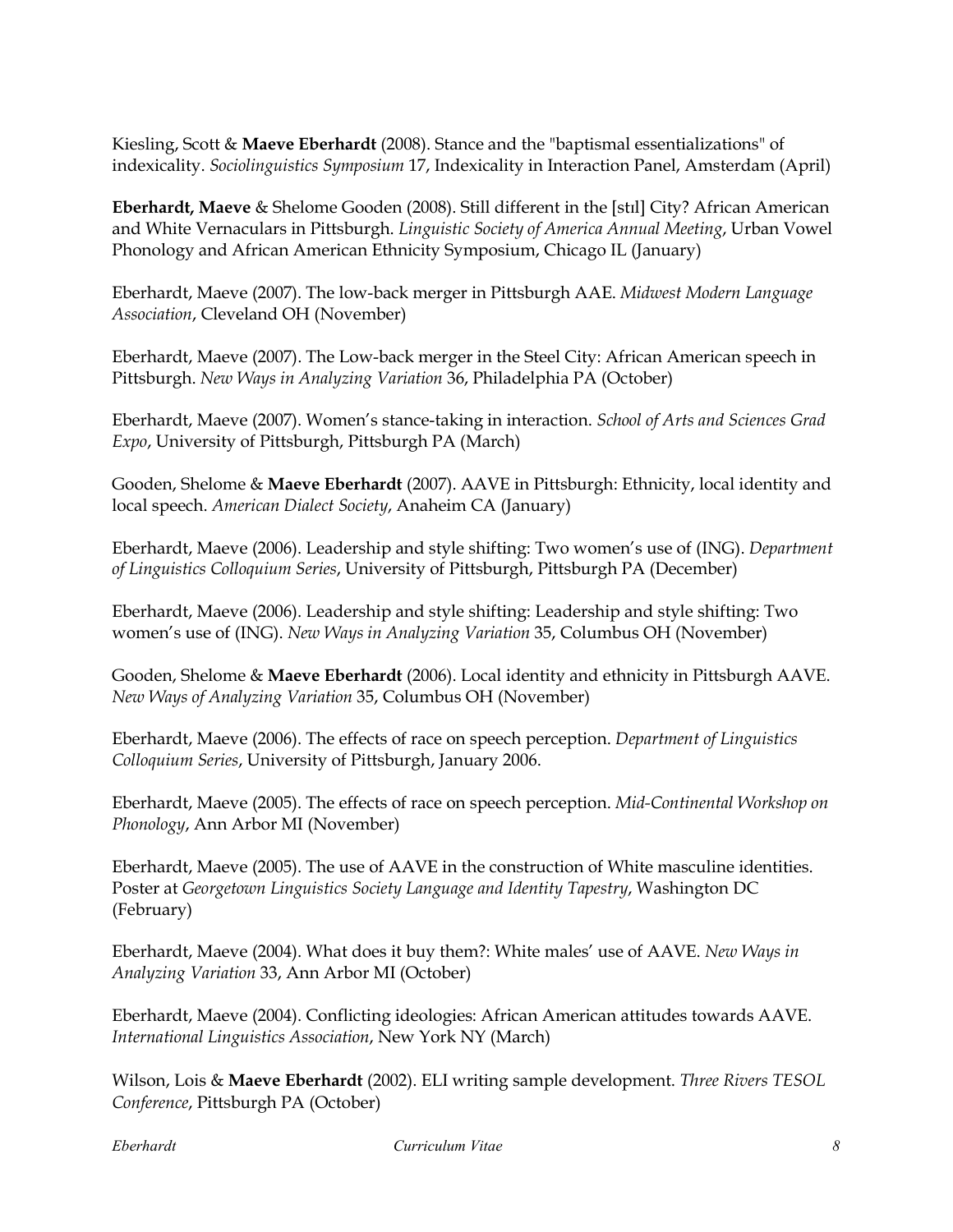Eberhardt, Maeve (2002). Conflicting ideologies: African American attitudes towards AAVE. *Department of Linguistics Colloquium Series*, University of Pittsburgh, Pittsburgh PA (April)

### **DEPARTMENT AND UNIVERSITY SERVICE**

Fall 2019-present. United Academics Executive Committee, Member at Large.

Fall 2016-present. Director, TESOL Undergraduate Certificate Program.

Spring 2016-Spring 2019. Personnel Committee, Romance Languages & Linguistics.

Spring 2018. Planning Committee, Race, Gender & Sexuality Conference.

Spring 2017. Planning Committee, Race, Gender & Sexuality Conference.

Spring 2016. Planning Committee, Race, Gender & Sexuality Conference.

Fall 2015-Spring 2016. Executive Committee, Romance Languages & Linguistics

Fall 2015. Fulbright Interview Committee, University of Vermont.

Fall 2015-Spring 2016. Interim Director, Linguistics Program.

2014. REACH grant proposal reviewer, University of Vermont

2013-present. ELL Committee, College of Education and Social Services, University of Vermont

Fall 2012-Spring 2016. Faculty Senator, Department of Romance Languages & Linguistics, University of Vermont

2012-2014. Linguistics Club faculty advisor, University of Vermont

2012-2014. Curriculum Committee member, Department of Romance Languages & Linguistics, University of Vermont

### **PROFESSIONAL SERVICE**

| 2021 | Abstract review<br>Manuscript review<br>Book manuscript review<br>Book proposal review | New Ways in Analyzing Variation<br>Feminist Media Studies; Journal of Homosexuality<br>Cambridge University Press<br>Cambridge University Press |
|------|----------------------------------------------------------------------------------------|-------------------------------------------------------------------------------------------------------------------------------------------------|
| 2020 | Manuscript review<br>Textbook manuscript review                                        | Feminist Media Studies<br>Cambridge University Press                                                                                            |